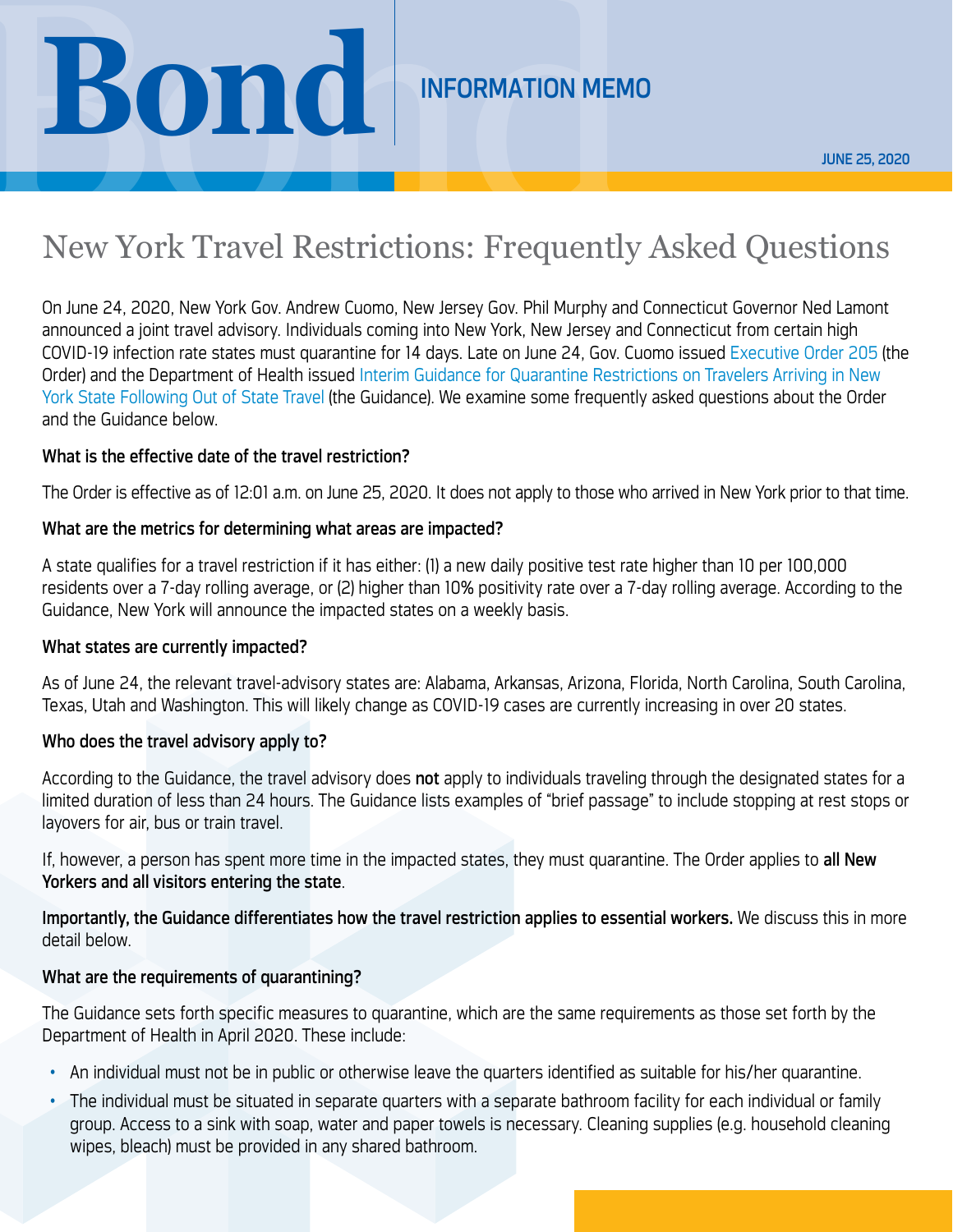### INFORMATION MEMO

- INFORMATION MEMO • The individual must have a way to self-quarantine from household members as soon as fever or other symptoms develop, in a separate room(s) with a separate door. Given that an exposed person might become ill while sleeping, the exposed person must sleep in a separate bedroom from household members.
	- Food must be delivered to the person's quarters.
	- Quarters must have a supply of face masks for individuals to put on if they become symptomatic.
	- Garbage must be bagged and left outside for routine pick up. Special handling is not required.
	- A system for temperature and symptom monitoring must be implemented to provide assessment in-place for the quarantined persons in their separate quarters.
	- Nearby medical facilities must be notified, if the individual begins to experience more than mild symptoms and may require medical assistance.
	- The quarters must be secure against unauthorized access.

Remember, the quarantine rules apply to the individual's best ability to comply. It may be impossible for some individuals to live in a separate quarter from the family and/or roommates.

#### Are there exemptions to the quarantine order?

Yes. Remember, the quarantine order only applies if you have been in one of the impacted states for more than 24 hours.

There is an exemption for essential workers. The Guidance defines three types of essential workers:

- 1. Any individual employed by an entity included on the Empire State Development (ESD) [Essential Business list;](https://esd.ny.gov/guidance-executive-order-2026)
- 2. Any individual who:
	- a. Is employed as a health care worker, first responder, or within a nursing home, long-term care facility or congregate care setting, [so long as that individual meets the COVID-19 testing criteria;](https://coronavirus.health.ny.gov/system/files/documents/2020/06/doh_covid19_revisedtestingprotocol_053120.pdf)
	- b. An individual who is employed as an essential employee who directly interacts with the public while working. The Department of Health Protocol for COVID-19 Testing details the employees that fall into this category. You may find [that protocol here.](https://coronavirus.health.ny.gov/system/files/documents/2020/06/doh_covid19_revisedtestingprotocol_053120.pdf)
- 3. Any other worker deemed as essential by the Commissioner of Health.

#### How does the quarantine order apply to essential workers?

This depends on the length of the essential workers' stay in New York. The exemption for essential workers applies to largely transient based jobs (e.g., airline, railroad, trucking, utility and construction workers).

Short term: essential workers traveling to New York for a period of less than 12 hours, including deliveries and layovers.

- Such essential workers should stay in their vehicle and/or limit personal exposure by avoiding public spaces as much as possible.
- Essential workers must, to the extent possible, avoid extended periods in public, contact with strangers and large congregate settings.
- Additionally, such essential workers should monitor temperature and signs of symptoms, wear a face covering when in public, maintain social distance and clean and disinfect workspaces.